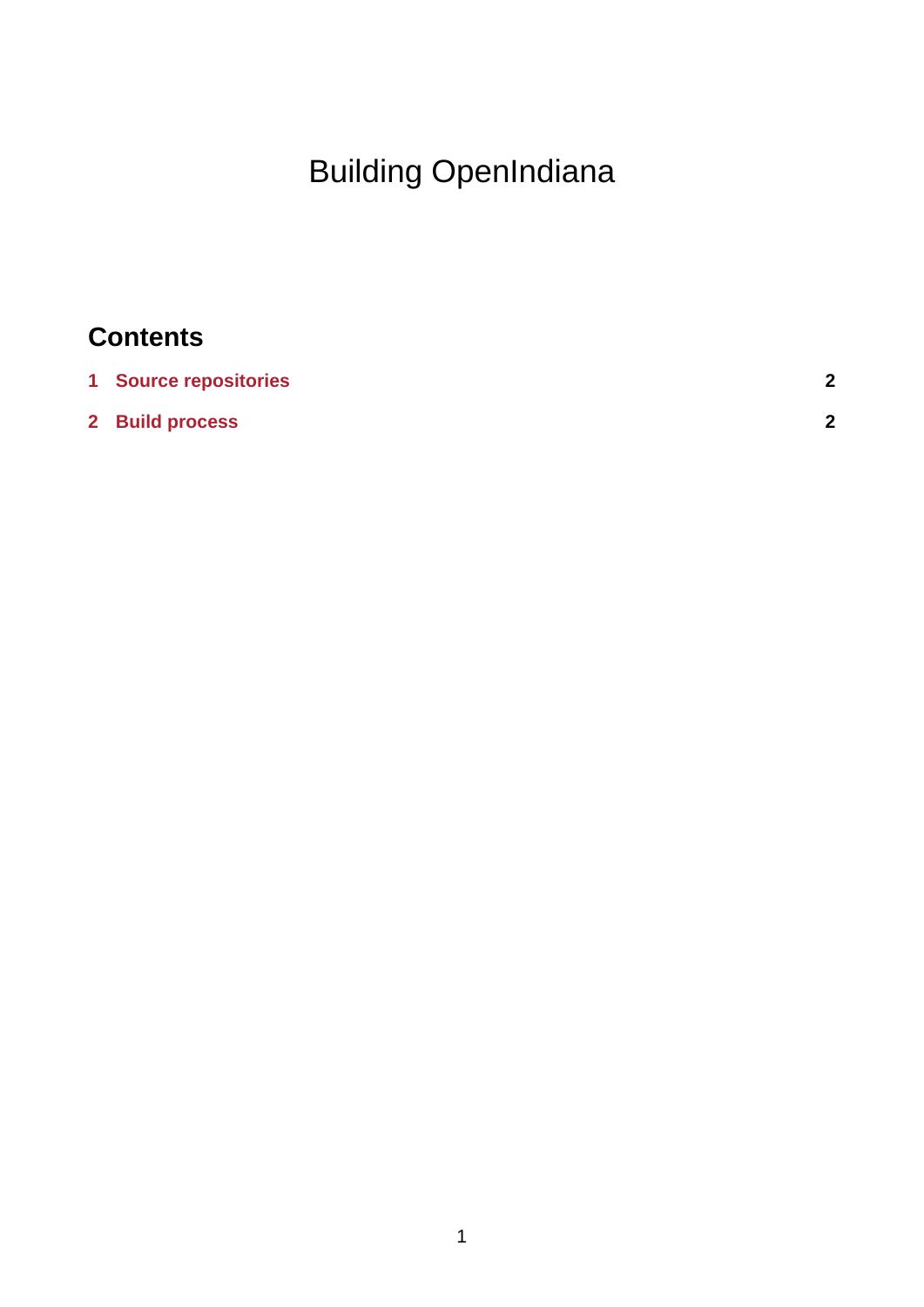## **1 Source repositories**

| Repository                                             | Description                                                  | <b>Build instructions</b>                                                                      | Comments                                                                                                     |
|--------------------------------------------------------|--------------------------------------------------------------|------------------------------------------------------------------------------------------------|--------------------------------------------------------------------------------------------------------------|
| oi-userland                                            | Unified build system<br>for OpenIndiana                      | <b>Building oi-userland</b>                                                                    |                                                                                                              |
| illumos-gate                                           | Kernel and core<br>userland components                       | Use openindiana/illumos-gate<br>component                                                      | When<br>preparing<br>change for<br>integration<br>use official<br><b>Building</b><br>illumos<br>instructions |
| pkg5                                                   | Image Packaging<br>System package<br>manager                 | Use openindiana/pkg<br>component                                                               |                                                                                                              |
| slim source                                            | Installers and<br><b>Distribution</b><br>Constructor         | Use openindiana/slim source<br>component                                                       | Also known<br>as Caiman                                                                                      |
| time-slider                                            | <b>Graphical ZFS</b><br>snapshot manager                     | Use openindiana/time-slider<br>component                                                       |                                                                                                              |
| nwam-manager                                           | Network auto-magic<br><b>GUI</b>                             | Use<br>openindiana/nwam-manager<br>component                                                   |                                                                                                              |
| nimbus                                                 | Nimbus GTK theme                                             | Use desktop/nimbus<br>component                                                                |                                                                                                              |
| openindiana-<br>completions<br>openindiana-<br>welcome | OpenIndiana bash<br>completions<br>openindiana-about<br>tool | Use shell/bash-completion<br>component<br>Use openindiana/openindiana-<br>welcome<br>component |                                                                                                              |
| openindiana-<br>backgrounds                            | OpenIndiana desktop<br>backgrounds                           | Use openindiana/openindiana-<br>backgrounds<br>component                                       |                                                                                                              |
| sysding                                                | Sysding initial                                              | Use openindiana/sysding                                                                        |                                                                                                              |
| oi-docs                                                | configuration system<br>User documentation<br>site           | component<br><b>Getting Started with</b><br><b>OpenIndiana Docs</b>                            |                                                                                                              |

OpenIndiana is built from several source repositories which are available on Github.

## **[2 B](https://github.com/OpenIndiana/oi-docs)uild process**

The OpenIndiana Hipster build process is rather simple.

Once a pull request has been merged to oi-userland Jenkins starts an incremental oiuserland build. For components coming from other source repositories manual intervention can be necessary to start the build. illumos-gate is rebuilt daily in a separate Jenkins job.